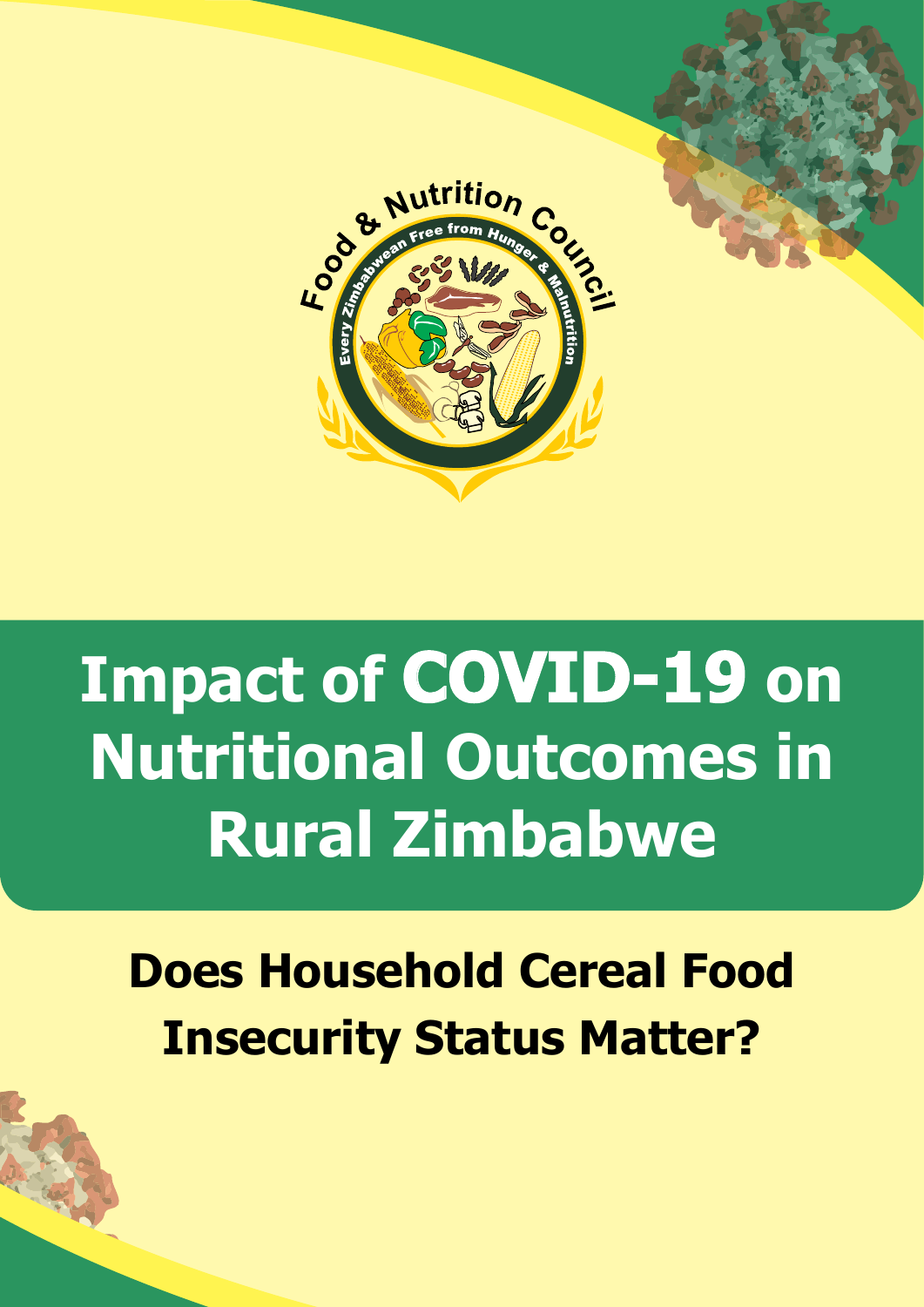## **Contents**

|                | Abstract            |                                                                                                                            | 1              |
|----------------|---------------------|----------------------------------------------------------------------------------------------------------------------------|----------------|
| 1              | <b>Introduction</b> |                                                                                                                            | $\mathbf{2}$   |
| $\overline{2}$ |                     | <b>Assessment Methodology</b>                                                                                              | $\mathbf{2}$   |
|                |                     | 2.1 Objectives                                                                                                             | $\overline{2}$ |
| 3              |                     | <b>Results and discussion</b>                                                                                              | $\overline{3}$ |
|                |                     | 3.1. Descriptive analysis                                                                                                  | 3              |
|                |                     | 3.1.1.<br>Background characteristics by COVID-19 status                                                                    | $\overline{4}$ |
|                |                     | Differences in feeding practices for children 6-23 months<br>3.1.2.                                                        |                |
|                |                     | by year                                                                                                                    | 4              |
|                |                     | Differences in malnutrition by COVID-19 status<br>3.1.3.                                                                   | 5              |
|                |                     | Malnutrition levels by cereal food insecurity status of the<br>3.1.4.                                                      |                |
|                |                     | household                                                                                                                  | 5              |
|                |                     | 3.2. Regression analysis                                                                                                   | 6              |
|                |                     | OLS estimates of conditional correlates of COVID-19 at the<br>3.2.1.                                                       |                |
|                |                     | household level                                                                                                            | 6              |
|                |                     | Table 4. Malnutrition levels by cereal food insecurity status<br>of the household                                          | 6              |
|                |                     | OLS estimates of conditional correlates of malnutrition at the<br>3.2.2.                                                   |                |
|                |                     | household level.                                                                                                           | $\overline{7}$ |
|                |                     | Table 5. OLS estimates of conditional correlates of COVID-19 at                                                            |                |
|                |                     | the household level                                                                                                        | 7              |
|                |                     | 3.3. Treatment effects                                                                                                     | 8              |
|                |                     | PSM estimates of homogenous treatment effects of<br>3.3.1.                                                                 |                |
|                |                     | COVID-19 on malnutrition in the household                                                                                  | 8              |
|                |                     | Table 6. OLS estimates of conditional correlates of malnutrition                                                           |                |
|                |                     | at the household level                                                                                                     | 8              |
|                |                     | PSM estimates of food insecurity heterogeneous treatment effects of<br>3.3.2.<br>COVID-19 on malnutrition in the household | 10             |
|                |                     | Table 7. PSM estimates of homogenous treatment effects of COVID-19                                                         |                |
|                |                     | on malnutrition in the household                                                                                           | 10             |
|                |                     |                                                                                                                            |                |
| 4              | <b>Conclusions</b>  |                                                                                                                            | 10             |
| 5              |                     | Possible response strategies that can influence decision and policy                                                        |                |
|                | makers              |                                                                                                                            | 11             |
|                | References          |                                                                                                                            | 12             |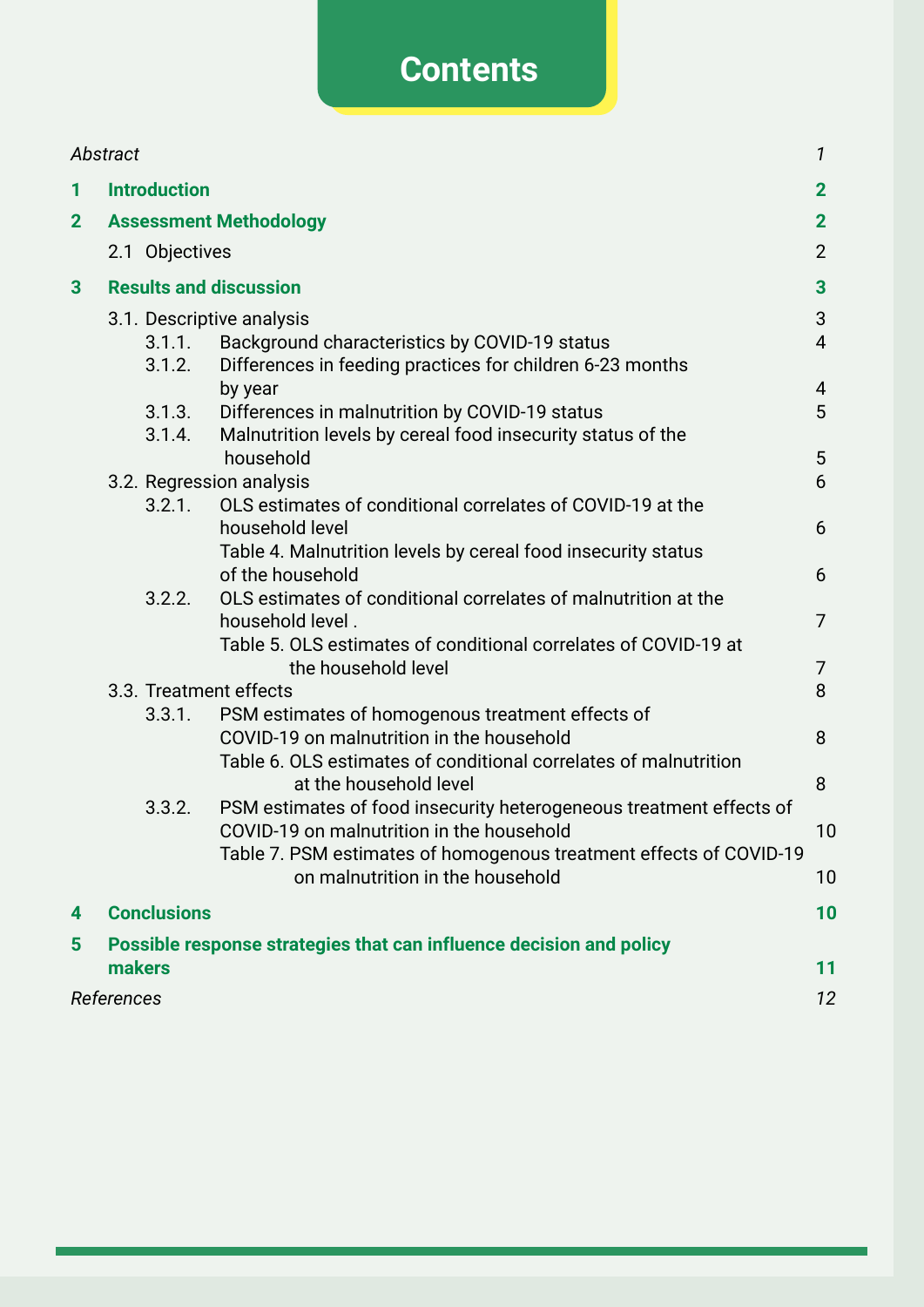## **Abstract**

On the basis 2019 and 2020 Zimbabwe Vulnerability Assessment Committee (ZimVAC) Rural Livelihoods Assessment (RLA) data, this paper seeks to investigate the impact of COVID-19 on household nutritional outcomes for under-5 children. Furthermore, it investigates the heterogeneity in the impact thereof on the basis of the household food security status. The paper employs independent t-tests to measure differences of year-on-year proportions and propensity score matching techniques to cater for the endogeneity associated with being affected by COVID-19. The paper offers five major findings. Firstly, there was a deterioration in the feeding practices of children in the COVID-19 period (2020) in comparison to 2019. Secondly, marital status, income and province are statistically valid correlates of household probability of being affected by COVID-19. Thirdly, Age and education of household head are negatively related with household probability of having malnourished children. Fourthly, we find no statistically significant treatment effect of COVID-19 on malnutrition. Finally, there is no food insecurity heterogeneity in the impact thereof. The last two findings point to the need for a dynamic analysis of the impact of COVID-19 on malnutrition using panel data due to the dynamic nature of the disease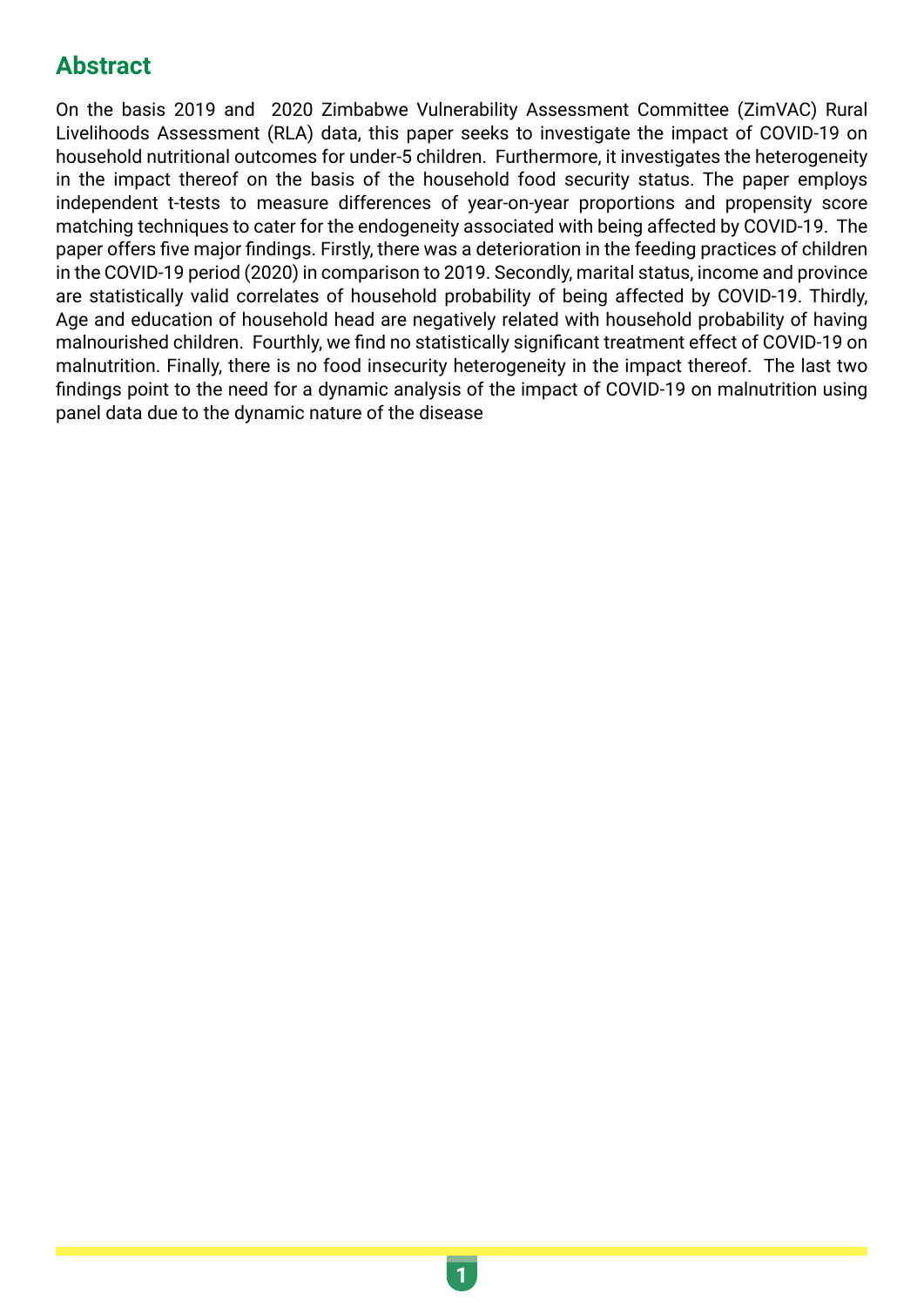## **1 INTRODUCTION**

The COVID 19 Pandemic became one of the most devastating global disasters in the year 2020. Globally 2,237,799 (WHO Worldometer 01/02/2021), and in Zimbabwe as of 30 January 2021, 1193 people have died (Civil protection department) and the percentage of children affected keeps growing. Children are affected in various ways which can be direct through the actual contracting of the virus and also through more indirect means which could relate to a caregiver or guardian being affected to the extent of stifling or completely destroying their livelihoods and nurturing ability. The 2020 RLA was undertaken against a continuously evolving food and nutrition security situation.

The performance of the agricultural season negated by the consecutive drought, coupled with the COVID -19 pandemic have affected the livelihoods of the rural and urban population. COVID-19, was declared a pandemic on 11 March 2020, and has literally turned the world 'upside down' since it started in Wuhan, China (ZIMVAC,2020). According to the (World Food Programme, 2020) the number of acute food insecure people in these at-risk countries could increase from an estimated 149 million pre-COVID-19 to 270 million before the end of the year if life-saving assistance is not provided urgently. Recent estimates also suggest that up to 6,000 children could die every day from preventable causes over the next six months as a result of pandemic-related disruptions to essential health and nutrition services (WFP, 2020)."The pandemic could reverse years of progress made in the battle against malnutrition, with children in Asia and sub-Sahara Africa being hardest hit – especially those in poorer households or in crises and conflict zones "(Fore, UNICEF, 2020). Discussed below are the objectives, methodology, and the major findings of this mini assessment based on 2020 ZimVAC RLA results.

## **2 Assessment Methodology**

Findings of this study were generated mainly from ZimVAC RLA 2020 survey and partly ZimVAC 2019 RLA survey which were both cross-sectional studies whose design was guided and informed by the Food and Nutrition Security Conceptual framework. In order to minimise risk of spreading COVID-19 throughout the process strict Infection Prevention and Control (IPC) protocols were followed which guided operations from survey planning to data collection and report writing. Further innovative approaches were applied in data collection there include the use of primary caregivers in measuring children using Mid-Upper Arm Circumference (MUAC) tapes and assessment of oedema. The dataset for the 2020 assessment was comprised of 11971 households and 5,499 children whilst in 2019 15157 households were reached with 11908 children.

#### **2.1 Objectives**

- *• To assess household level characteristics associated with the probability of being affected by COVID-19.*
- *• To assess household level characteristics associated with having malnourished children.*
- *• To assess the short-run impact of COVID-19 on malnutrition.*
- *• To assess food insecurity heterogeneity in the impact of COVID-19 on malnutrition.*

In our pursuit to develop key narratives from the latest ZIMVAC to assess the Impact of COVID-19 on nutrition status of children, summarised below is a description of key findings that came out of the RLA 2020 and 2019 which give a context to the effects of COVI-19 on children's nutrition in Zimbabwe.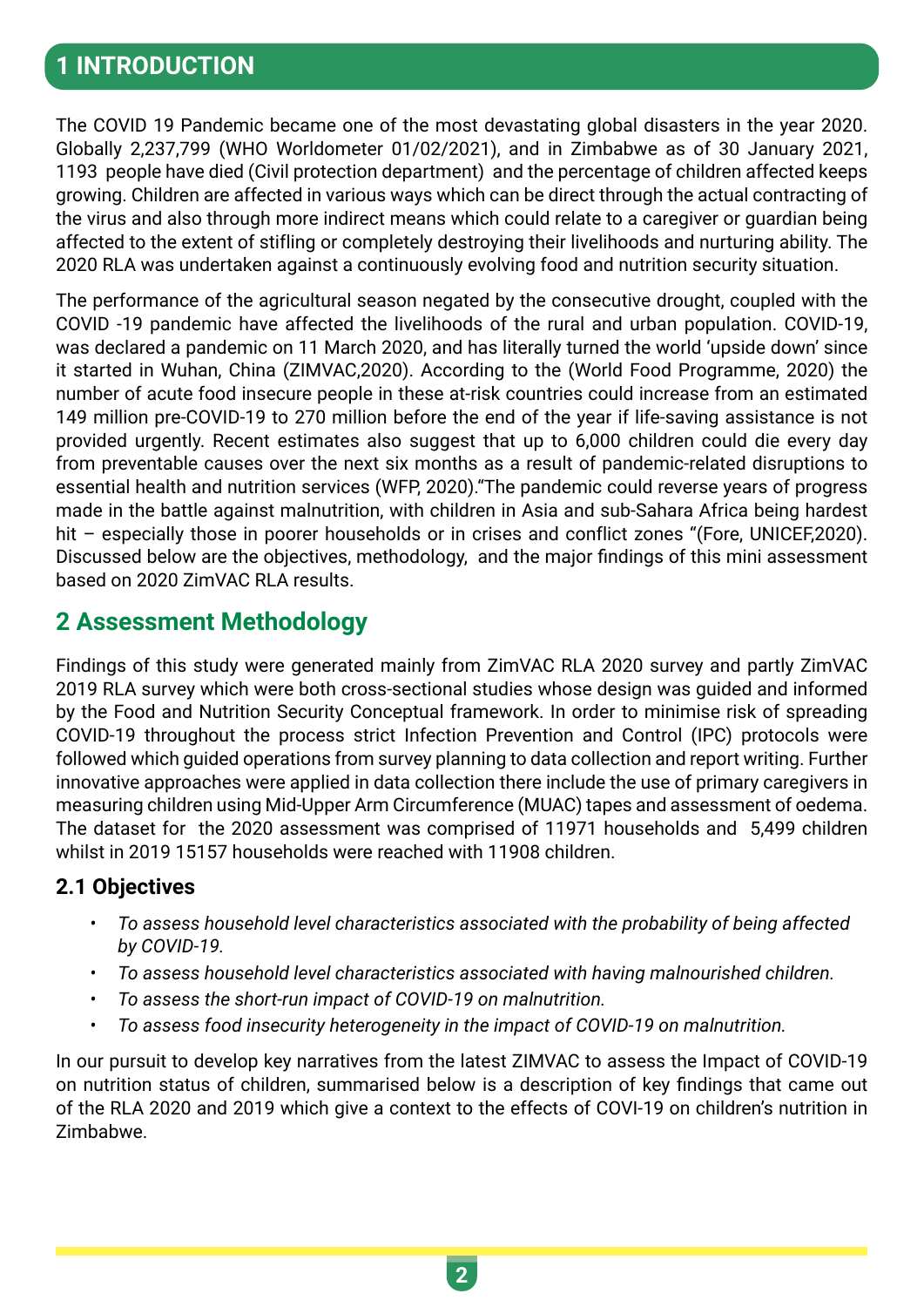## **3. Results and discussion**

### **3.1. Descriptive analysis**

*Table 1. Background characteristics by COVID-19 status*

|                                     | <b>Household affected</b> | <b>Difference</b> |        |          |             |
|-------------------------------------|---------------------------|-------------------|--------|----------|-------------|
|                                     | by COVID-19?              | $[Y - N]$         |        |          |             |
|                                     | Yes [Y]                   | No[N]             |        |          |             |
|                                     | Mean                      | S.D               | Mean   | S.D      |             |
| Observations # (%)                  | 1,391                     | (25.93%)          | 4,058  | (74.47%) |             |
| Household head age [Years]          | 45.837                    | 15.252            | 47.322 | 15.918   | $-1.485***$ |
| Married living together             | 0.723                     | 0.448             | 0.720  | 0.449    | 0.002       |
| Married living apart                | 0.080                     | 0.271             | 0.064  | 0.245    | $0.016*$    |
| Divorced/seperated                  | 0.059                     | 0.236             | 0.045  | 0.208    | $0.014*$    |
| Widow/widower                       | 0.131                     | 0.338             | 0.158  | 0.365    | $-0.027**$  |
| Never married                       | 0.007                     | 0.085             | 0.012  | 0.108    | $-0.005$    |
| Household head is female            | 0.268                     | 0.443             | 0.289  | 0.453    | $-0.021$    |
| None                                | 0.121                     | 0.327             | 0.110  | 0.313    | 0.012       |
| <b>Primary level</b>                | 0.360                     | 0.480             | 0.383  | 0.486    | $-0.023$    |
| <b>ZJC</b> level                    | 0.143                     | 0.350             | 0.153  | 0.360    | $-0.010$    |
| O' level                            | 0.338                     | 0.473             | 0.328  | 0.470    | 0.009       |
| A' level                            | 0.020                     | 0.138             | 0.010  | 0.102    | $0.009**$   |
| Diploma/Certificate after primary   | 0.004                     | 0.066             | 0.004  | 0.063    | 0.000       |
| Diploma/Certificate after secondary | 0.010                     | 0.100             | 0.009  | 0.097    | 0.001       |
| Graduate/Post-Graduate              | 0.004                     | 0.060             | 0.002  | 0.045    | 0.002       |
| Household size                      | 5.706                     | 2.139             | 5.772  | 2.201    | $-0.066$    |
| Mentally ill member                 | 0.097                     | 0.354             | 0.097  | 0.329    | 0.000       |
| Chronically ill member              | 0.139                     | 0.424             | 0.125  | 0.402    | 0.014       |
| HIV/AIDS affected                   | 0.045                     | 0.206             | 0.057  | 0.232    | $-0.013*$   |
| Income [ZWL]                        | 2,484                     | 5,326             | 2,521  | 10,700   | 37          |
| Manicaland                          | 0.082                     | 0.274             | 0.126  | 0.332    | $-0.044***$ |
| <b>Mash Central</b>                 | 0.275                     | 0.447             | 0.116  | 0.320    | $0.159***$  |
| Mash East                           | 0.109                     | 0.311             | 0.180  | 0.385    | $-0.072***$ |
| Mash West                           | 0.111                     | 0.315             | 0.115  | 0.319    | $-0.004$    |
| Mat North                           | 0.090                     | 0.286             | 0.128  | 0.334    | $-0.038***$ |
| Mat South                           | 0.112                     | 0.316             | 0.100  | 0.300    | 0.012       |
| <b>Midlands</b>                     | 0.120                     | 0.325             | 0.138  | 0.345    | $-0.018*$   |
| Masvingo                            | 0.101                     | 0.301             | 0.096  | 0.295    | 0.004       |

Notes: The final column shows the results of two-tailed t-test for the difference in the means. \*\*\*, \*\*, and \* indicate the 1, 5, and 10 percent levels of significance.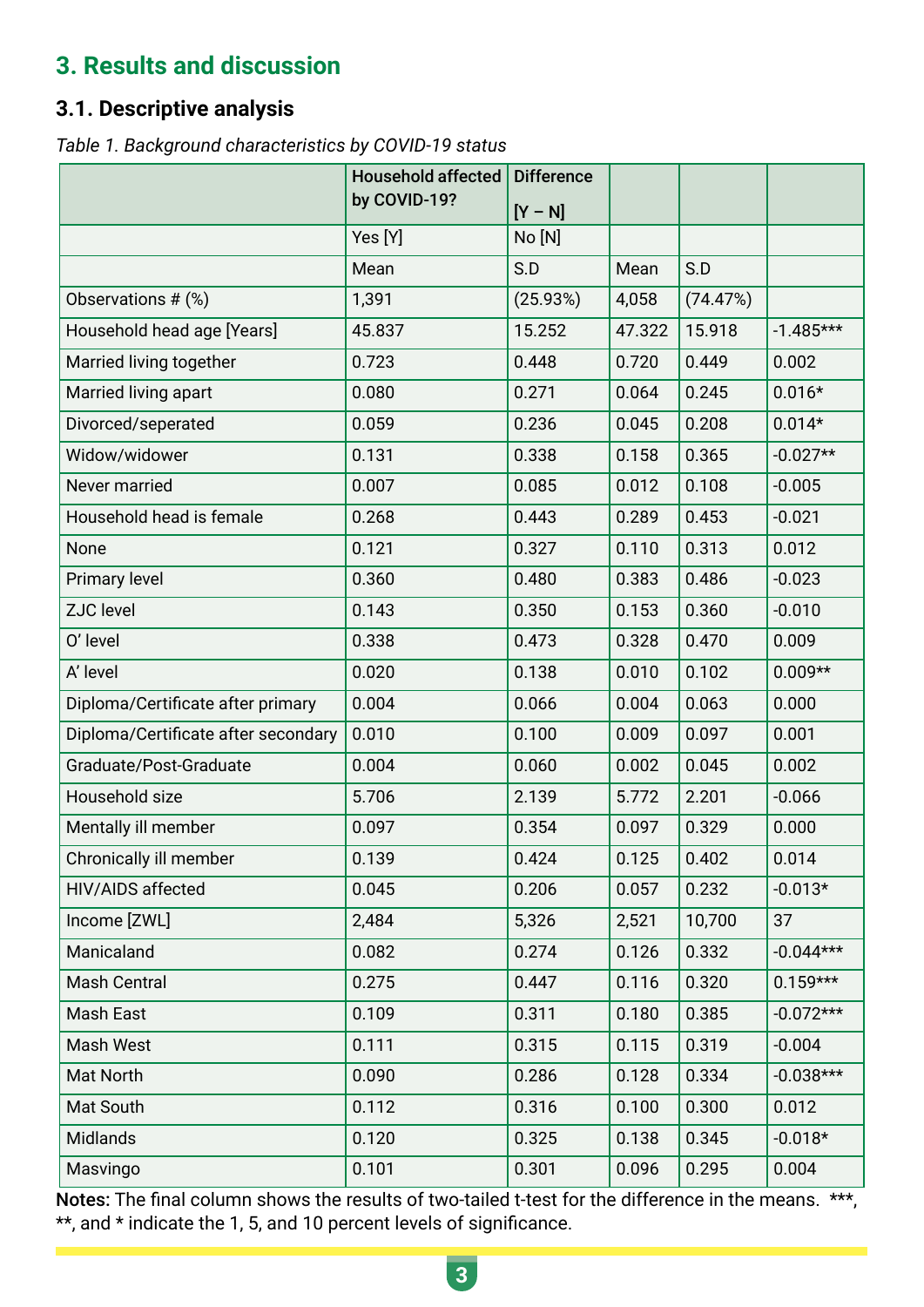#### **3.1.1. Background characteristics by COVID-19 status**

Table 1 above displays the background characteristics of households by their COVID-19 status. The table shows of the 5,499 households with under-5 children in rural Zimbabwe, 25.93% were affected by COVID-19. The table further shows that households that were affected by COVID-19 were headed by younger people than those that were not affected, 1.485 years at the 1% level of significance. Furthermore, at the 10% level of significance they were likely to be married living apart or divorced/ separated. There was also a significant difference in the provincial distribution of the COVID-19 affected households, with the provinces of Manicaland, Mashonaland East, Matabeleland North and Midlands having a statistically significant lower proportion than the national average, whereas Mashonaland Central province has a statistically higher likelihood of a household being affected by COVID-19 before controlling for confounding variables. Figure 1, below further shows that COVID-19 had a very big effect on sources of income and access to food.



#### **3.1.2. Differences in feeding practices for children 6-23 months by year**

|  | Table 2. Differences in feeding practices for children 6-23 months by year |  |  |  |  |  |  |
|--|----------------------------------------------------------------------------|--|--|--|--|--|--|
|--|----------------------------------------------------------------------------|--|--|--|--|--|--|

|     | <b>Survey year</b> | <b>Difference</b> |       |       |             |
|-----|--------------------|-------------------|-------|-------|-------------|
|     |                    | $[Y - N]$         |       |       |             |
|     | 2020               | 2019              |       |       |             |
|     | Mean               | S.D               | Mean  | S.D   |             |
| mdd | 0.005              | 0.073             | 0.051 | 0.220 | $-0.046***$ |
| mmf | 0.065              | 0.246             | 0.177 | 0.382 | $-0.112***$ |
| mad | 0.002              | 0.045             | 0.023 | 0.151 | $-0.021***$ |

Notes: The final column shows the results of two-tailed t-test for the difference in the means. \*\*\*, \*\*, and \* indicate the 1, 5, and 10 percent levels of significance.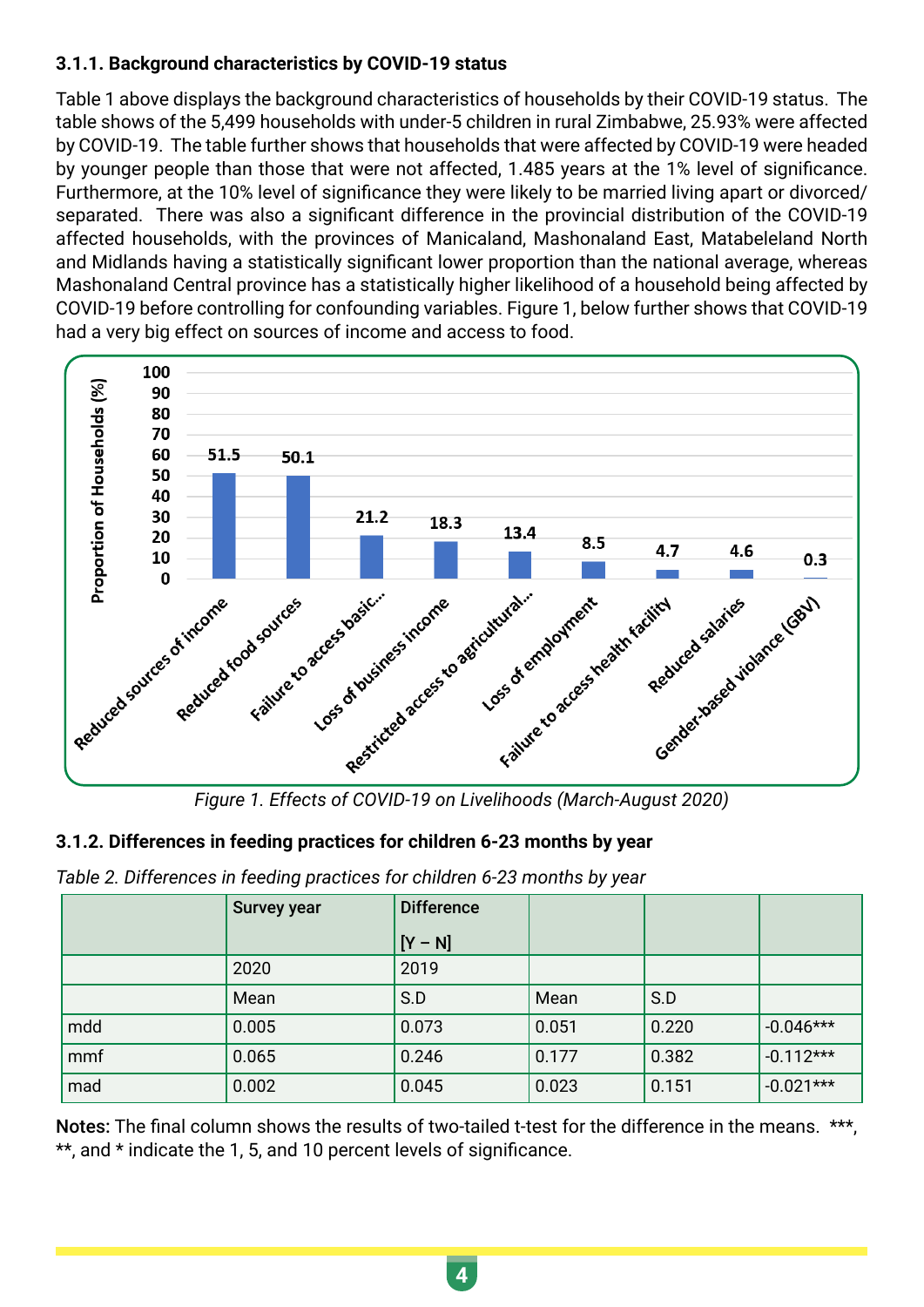Table 2 above displays the differences in feeding practices (minimum meal frequency, minimum dietary diversity and minimum acceptable diet) by year for children. The table shows that there were statistically significant differences in feeding for the aforementioned feeding practices at 1% level of significance. Minimum meal frequency declined from 38% in 2019 to 7% in 2010, minimum dietary diversity fell from 22% to 5% and minimum acceptable diet worsened from 15% in 2019 to 2% in 2020.Results also highlighted that feeding practices deteriorated significantly between the 2019 and 2020 period. Deterioration of feeding practices can impact negatively the nutrition status of children. This worsening situation could be as a result of COVID-19 pandemic hence the need to ascertain this panel data is required.

#### **3.1.3. Differences in malnutrition by COVID-19 status**

|                    | affected<br>Household<br>by | <b>Difference</b> |        |        |           |
|--------------------|-----------------------------|-------------------|--------|--------|-----------|
|                    | <b>COVID-19?</b>            | $[Y - N]$         |        |        |           |
|                    | Yes [Y]                     | No[N]             |        |        |           |
|                    | Mean                        | S.D               | Mean   | S.D    |           |
| SAM [MUAC]         | 0.0050                      | 0.0708            | 0.0049 | 0.0700 | 0.0001    |
| MAM [MUAC]         | 0.0165                      | 0.1276            | 0.0153 | 0.1227 | 0.0013    |
| SAM [MUAC for Age] | 0.0237                      | 0.1522            | 0.0251 | 0.1566 | $-0.0014$ |
| GAM [MUAC for Age] | 0.0518                      | 0.2216            | 0.0537 | 0.2255 | $-0.0020$ |

*Table 3. Differences in malnutrition by COVID-19 status*

Notes: The final column shows the results of two-tailed t-test for the difference in the means. \*\*\*, \*\*, and \* indicate the 1, 5, and 10 percent levels of significance.

Table 3 above displays the differences in malnutrition by COVID-19 status of the household. The table shows that before controlling for confounding variables, there were no statistically significant differences in malnutrition levels of the households by the COVID-19 status of the household. SAM (MUAC) for age stood at 0.5% for the COVID-19 affected households, whereas it was 0.49% for the non-affected households. The descriptive results in the table indicate that in the short-run there was no difference in the malnutrition levels of COVID-19 affected versus unaffected households calling for long-run analysis employing panel data.

#### **3.1.4. Malnutrition levels by cereal food insecurity status of the household**

Table 3 displays the levels of malnutrition levels of the households by their cereal food insecurity status. The table shows notable differences in the levels of malnutrition in terms of MUAC for age between food insecure households and secure households. Cereal food insecure households have higher likelihood of having a malnourished child in comparison to their counterparts that are food secure before controlling for observed confounders. SAM (MUAC for Age) at 2.73% is 0.72% higher for food insecure households in comparison to 2.01% for food secure households at the 10% level of significance before controlling for observed confounder. Moreover, GAM (MUAC for Age) is 1.28% higher for food insecure households vis-à-vis food secure households at the 5% level of significance.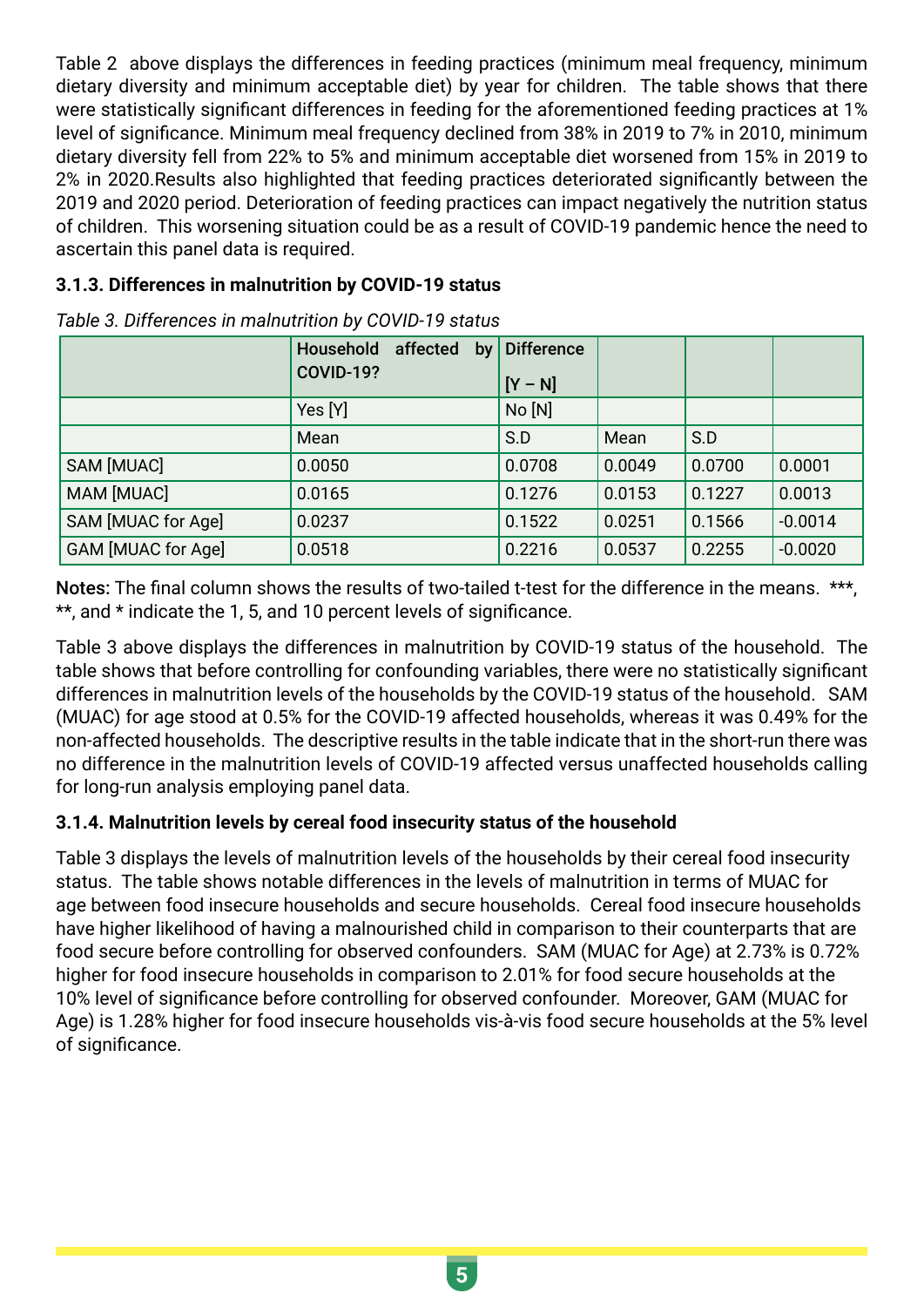#### **3.2. Regression analysis**

#### **3.2.1. OLS estimates of conditional correlates of COVID-19 at the household level**

|                    | Household<br>is<br>food insecure? | <b>Difference</b><br>$[Y - N]$ |        |        |            |
|--------------------|-----------------------------------|--------------------------------|--------|--------|------------|
|                    | Yes [Y]                           | No[N]                          |        |        |            |
|                    | Mean                              | S.D                            | Mean   | S.D    |            |
| SAM [MUAC]         | 0.0051                            | 0.0710                         | 0.0047 | 0.0688 | 0.0003     |
| MAM [MUAC]         | 0.0163                            | 0.1267                         | 0.0142 | 0.1185 | 0.0021     |
| SAM [MUAC for Age] | 0.0273                            | 0.1630                         | 0.0201 | 0.1402 | $0.0072*$  |
| GAM [MUAC for Age] | 0.0577                            | 0.2332                         | 0.0449 | 0.2070 | $0.0128**$ |

*Table 4. Malnutrition levels by cereal food insecurity status of the household*

Notes: The final column shows the results of two-tailed t-test for the difference in the means. \*\*\*. \*\*, and \* indicate the 1, 5, and 10 percent levels of significance.

Table 4 shows the conditional correlates of COVID-19 at the household level. Column (I) shows that consistent with the descriptive findings in Table 1, households that have household heads that are living apart or divorced/separated are at the 5% level of significance over 13% more likely to be affected by COVID-19 after controlling for observed confounders. Furthermore, income is a positive correlate for the probability of being affected by COVID-19. At the 1% level of significance, an increase in income by 1% from the mean is associated with an increase in the probability of the household being affected by COVID-19 of 0.604%, ceteris paribus. More-over the provincial differences in the potential of the household being affected by COVID-19 persist after controlling for observed confounders. Specifically, save for Mashonaland East and Matebeleland North provinces, all the other provinces have statistically higher potential of a household being affected by COVID-19 in comparison to the base province of Manicaland.

The results in Column (II) of the table 4 indicate that considering only the sub-sample of COVID-19 affected households, ceteris paribus, being married or previously married decreases the severity of the impact of the COVID-19 shock at the 1% level of significance. Furthermore, all things being equal, in comparison to the base province of Manicaland, save for Mashonaland Central, Mashonaland East, and Masvingo provinces, all the other provinces have statistically higher probability of recording severe impact of COVID-19.

Column (III) of the table expectedly show that higher levels of education reduce the probability that the household is unable to cope with the COVID-19 shock after controlling for observed confounders. Specifically, having a Diploma or certificate after secondary reduce the probability that the household is unable to cope with the COVID-19 shock by 26.4% at the 5% level of significance after controlling for observed confounders.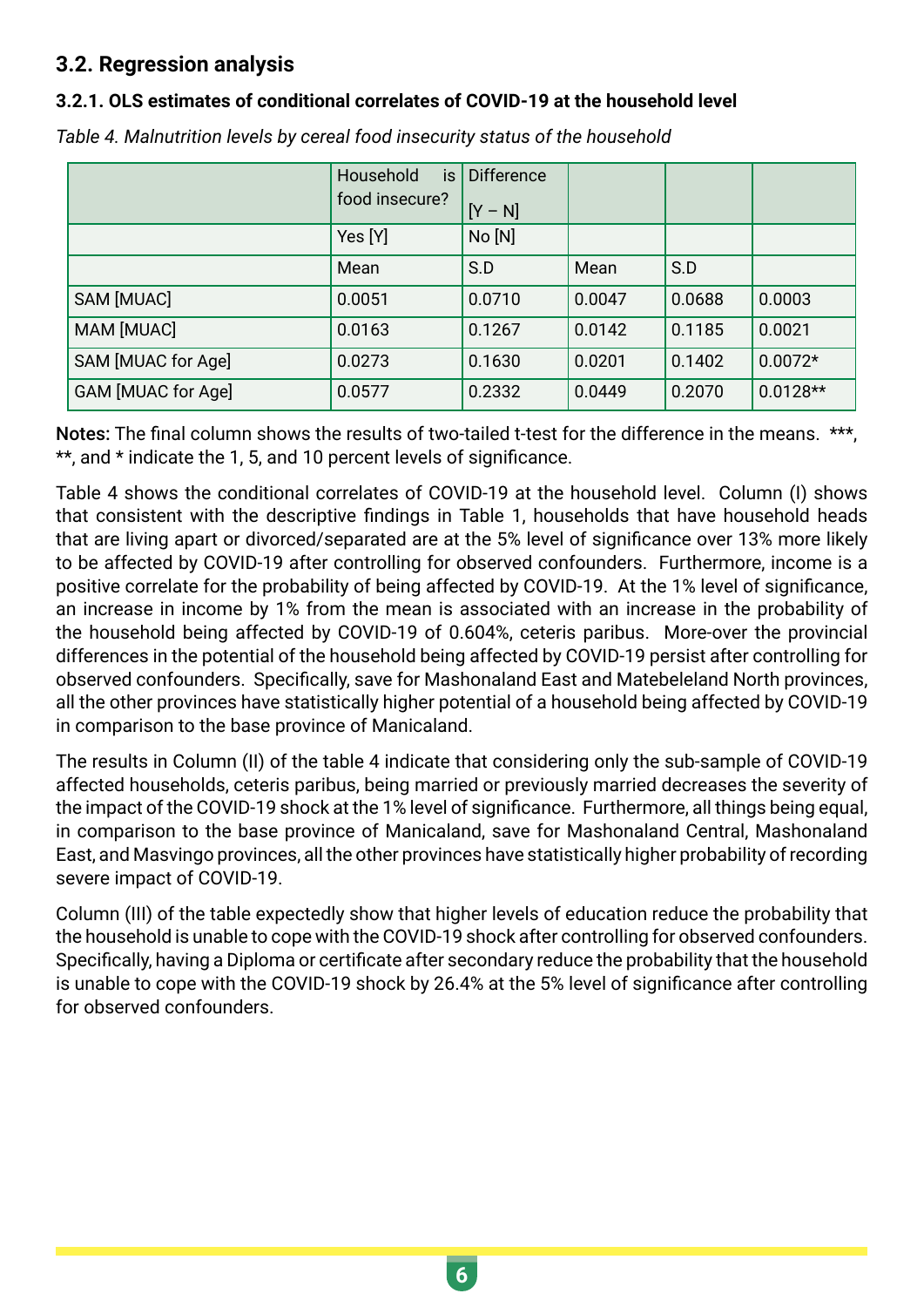#### **3.2.2. OLS estimates of conditional correlates of malnutrition at the household level .**

|                                     | <b>Affected by COVID-19</b> | <b>Impact of COVID-19</b> | Unable to cope with          |
|-------------------------------------|-----------------------------|---------------------------|------------------------------|
|                                     | [1 if Yes]                  | is severe<br>[1 if Yes]   | COVID-19 shock<br>[1 if Yes] |
| <b>VARIABLES</b>                    | (1)                         | (II)                      | (III)                        |
| Household head age [Years]          | $-0.000750$                 | 0.000725                  | 0.000261                     |
|                                     | (0.000462)                  | (0.00103)                 | (0.00111)                    |
| Married living together             | 0.0549                      | $-0.292***$               | 0.131                        |
|                                     | (0.0537)                    | (0.0497)                  | (0.173)                      |
| Married living apart                | $0.133**$                   | $-0.289***$               | 0.0719                       |
|                                     | (0.0570)                    | (0.0584)                  | (0.174)                      |
| Divorced/seperated                  | $0.132**$                   | $-0.230***$               | 0.143                        |
|                                     | (0.0592)                    | (0.0631)                  | (0.177)                      |
| Widow/widower                       | 0.0717                      | $-0.316***$               | 0.132                        |
|                                     | (0.0554)                    | (0.0609)                  | (0.175)                      |
| Household head is female            | $-0.0316$                   | 0.0279                    | 0.0338                       |
|                                     | (0.0212)                    | (0.0521)                  | (0.0565)                     |
| Primary level                       | $-0.0164$                   | $-0.0515$                 | $-0.0679$                    |
|                                     | (0.0208)                    | (0.0429)                  | (0.0458)                     |
| <b>ZJC</b> level                    | $-0.0187$                   | $-0.0433$                 | $-0.0146$                    |
|                                     | (0.0247)                    | (0.0511)                  | (0.0556)                     |
| O' level                            | $-0.00890$                  | $-0.0394$                 | $-0.112**$                   |
|                                     | (0.0231)                    | (0.0463)                  | (0.0493)                     |
| A' level                            | 0.0966                      | 0.0826                    | $-0.0254$                    |
|                                     | (0.0633)                    | (0.0873)                  | (0.104)                      |
| Diploma/Certificate after primary   | 0.00416                     | $-0.568***$               | $-0.429***$                  |
|                                     | (0.0966)                    | (0.163)                   | (0.152)                      |
| Diploma/Certificate after secondary | 0.0106                      | $-0.107$                  | $-0.264**$                   |
|                                     | (0.0640)                    | (0.131)                   | (0.126)                      |
| Graduate/Post-Graduate              | 0.102                       | 0.119                     | 0.190                        |
|                                     | (0.133)                     | (0.178)                   | (0.172)                      |
| Household size                      | 5.79e-06                    | $-0.00563$                | $-0.00236$                   |
|                                     | (0.00283)                   | (0.00635)                 | (0.00668)                    |
| Mentally ill member                 | $-0.00209$                  | 0.00558                   | $-0.00190$                   |
|                                     | (0.0190)                    | (0.0387)                  | (0.0410)                     |
| Chronically ill member              | $0.0288*$                   | 0.0125                    | $-0.0119$                    |
|                                     | (0.0160)                    | (0.0328)                  | (0.0343)                     |
| HIV/AIDS affected                   | $-0.0424*$                  | $-0.0243$                 | $-0.0779$                    |
|                                     | (0.0243)                    | (0.0634)                  | (0.0653)                     |
| In(Income [ZWL])                    | $0.00604***$                | $-0.00394$                | 0.00114                      |
|                                     | (0.00184)                   | (0.00416)                 | (0.00450)                    |
| <b>Mash Central</b>                 | $0.262***$                  | $-0.00387$                | $0.141***$                   |
|                                     | (0.0233)                    | (0.0534)                  | (0.0513)                     |
| Mash East                           | $-0.0126$                   | 0.0884                    | $0.216***$                   |
|                                     | (0.0202)                    | (0.0588)                  | (0.0587)                     |
| <b>Mash West</b>                    | $0.0641***$                 | $0.125**$                 | $0.151**$                    |
|                                     | (0.0236)                    | (0.0594)                  | (0.0595)                     |

|  | Table 5. OLS estimates of conditional correlates of COVID-19 at the household level |
|--|-------------------------------------------------------------------------------------|
|--|-------------------------------------------------------------------------------------|

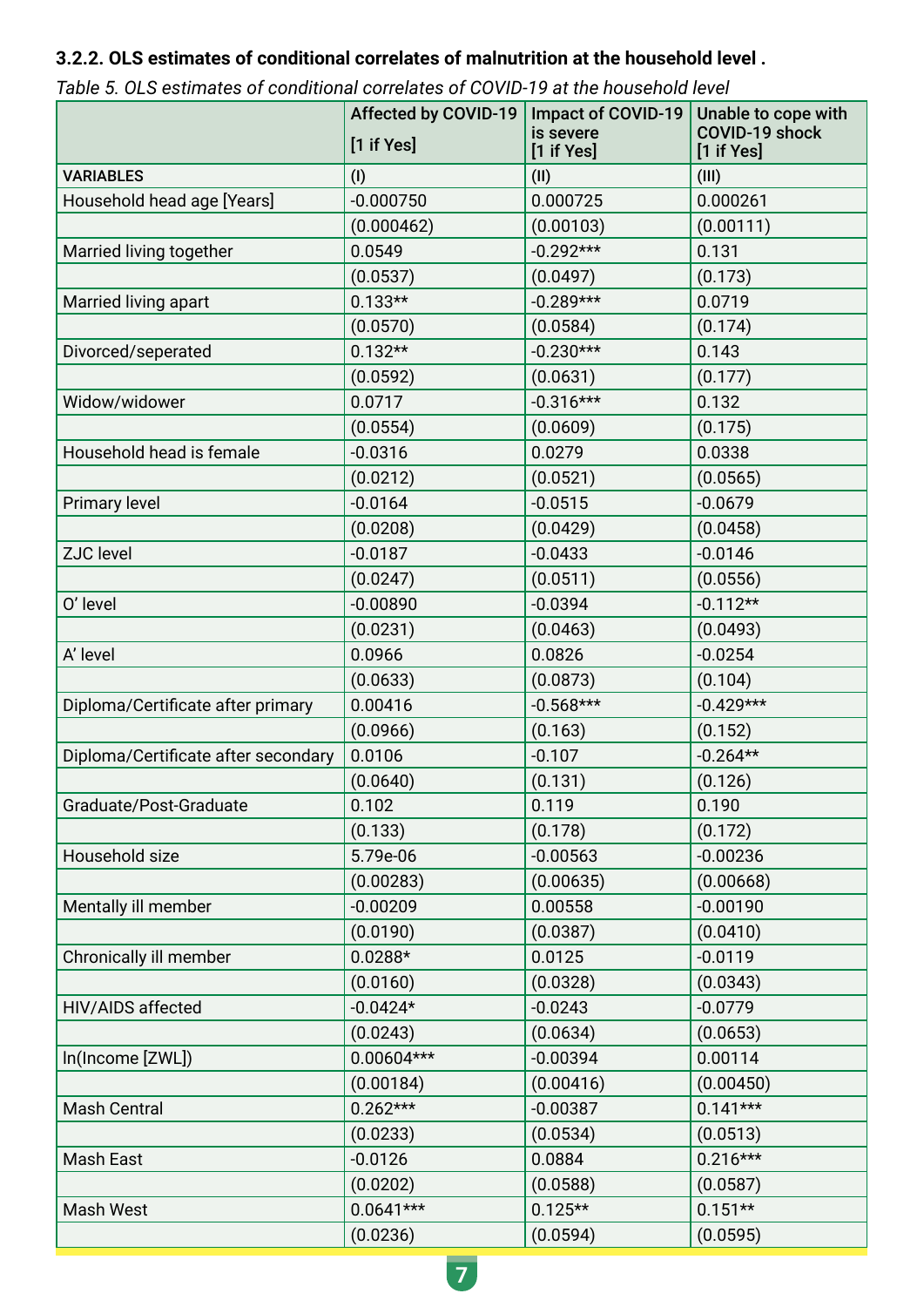| Mat North           | 0.0173      | $0.135**$  | $0.297***$ |
|---------------------|-------------|------------|------------|
|                     | (0.0224)    | (0.0620)   | (0.0628)   |
| Mat South           | $0.0955***$ | $0.116*$   | $-0.0136$  |
|                     | (0.0252)    | (0.0596)   | (0.0595)   |
| <b>Midlands</b>     | $0.0506**$  | $0.278***$ | $0.333***$ |
|                     | (0.0223)    | (0.0536)   | (0.0564)   |
| Masvingo            | $0.0764***$ | 0.0481     | $0.117*$   |
|                     | (0.0249)    | (0.0616)   | (0.0605)   |
| Constant            | $0.136**$   | $0.912***$ | 0.273      |
|                     | (0.0621)    | (0.0982)   | (0.193)    |
| <b>Observations</b> | 5,404       | 1,443      | 1,410      |
| R-squared           | 0.050       | 0.051      | 0.064      |

Robust standard errors in parentheses. \*\*\*, \*\*, and \* indicate the 1, 5, and 10 percent levels of significance

Table 5 above shows the OLS estimates of conditional correlates of household level characteristics and malnutrition. Columns (II) and (IV) shows that an increase in the age of the household head reduces the probability that the household has an under 5-year-old child that is malnourished. Specifically, Column (II) shows that ceteris paribus, an increase in the age of the household head by 1 year from the mean was associated with a 0.0291% decrease in the probability that the household has a malnourished child. Moreover, Columns (II) to (IV) show that higher levels of education of the household head reduced the probability that the household had a malnourished child. Specifically, Column (IV) showed that if all things being equal and the household head possessed a diploma or certificate after primary, it was associated with a 6.15% decline in the probability that the household had a malnourished child at the 1% level of significance.

Columns (II) and (IV) also show that an increase in the household size if all things being constant was associated with an increase in the possibility of the household having a malnourished child.

The table further shows that the provincial differences in malnutrition levels are statistically invalid after controlling for observed confounders pointing to association of malnutrition with other household characteristics.

#### **3.3. Treatment effects**

#### **3.3.1. PSM estimates of homogenous treatment effects of COVID-19 on malnutrition in the household**

|                            | SAM [MUAC]   | MAM [MUAC]    | SAM [MUAC for GAM<br>Age] | [MUAC for<br>Age] |
|----------------------------|--------------|---------------|---------------------------|-------------------|
| <b>VARIABLES</b>           | (1)          | (II)          | (III)                     | (IV)              |
| Household head age [Years] | 0.000102     | $-0.000291**$ | $-3.33e-05$               | $-0.000438*$      |
|                            | $(7.74e-05)$ | (0.000148)    | (0.000162)                | (0.000240)        |
| Married living together    | 0.00227      | $-0.0286$     | $-0.00188$                | 0.00190           |
|                            | (0.00188)    | (0.0301)      | (0.0221)                  | (0.0303)          |
| Married living apart       | $-0.00133$   | $-0.0280$     | $-0.000969$               | $-0.00198$        |
|                            | (0.00136)    | (0.0287)      | (0.0219)                  | (0.0296)          |
| Divorced/seperated         | $0.0136*$    | $-0.0227$     | 0.0103                    | 0.0484            |
|                            | (0.00730)    | (0.0288)      | (0.0228)                  | (0.0324)          |

*Table 6. OLS estimates of conditional correlates of malnutrition at the household level*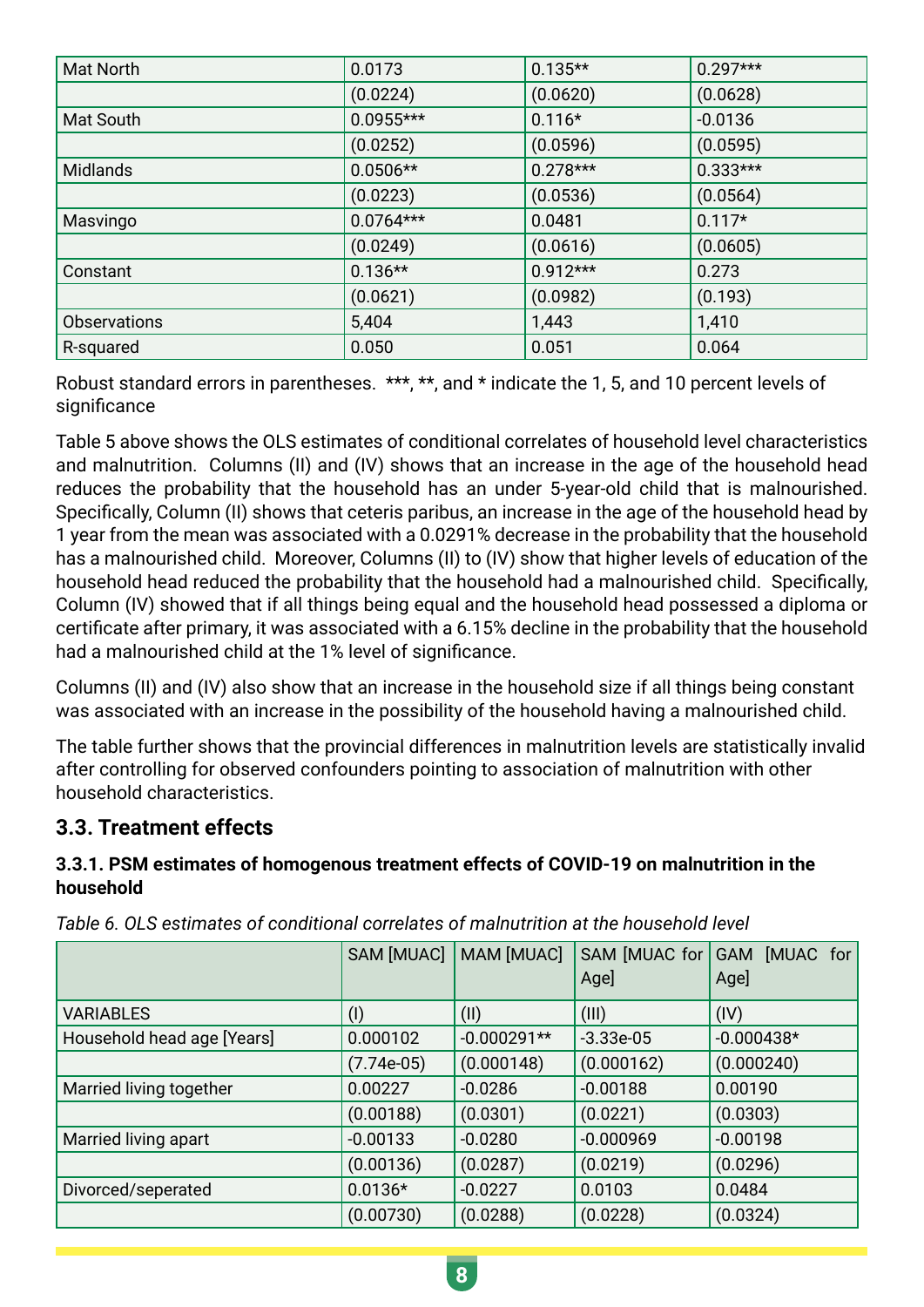| Widow/widower                       | 0.000122    | $-0.0232$    | 0.00634      | 0.0249       |
|-------------------------------------|-------------|--------------|--------------|--------------|
|                                     | (0.00342)   | (0.0279)     | (0.0213)     | (0.0292)     |
| Household head is female            | $-0.000722$ | $-0.00861$   | $-0.00387$   | $-0.0217**$  |
|                                     | (0.000973)  | (0.00711)    | (0.00530)    | (0.00956)    |
| <b>Primary level</b>                | 0.00173     | $-0.00875$   | $-0.00433$   | $-0.00718$   |
|                                     | (0.00332)   | (0.00693)    | (0.00776)    | (0.0111)     |
| <b>ZJC</b> level                    | 0.000276    | $-0.00952$   | $-0.000301$  | $-0.00751$   |
|                                     | (0.00359)   | (0.00825)    | (0.00928)    | (0.0129)     |
| O' level                            | 0.00111     | $-0.0169**$  | $-0.00535$   | $-0.0111$    |
|                                     | (0.00312)   | (0.00755)    | (0.00806)    | (0.0118)     |
| A' level                            | 0.0261      | $-0.0293***$ | 0.0316       | $-0.00391$   |
|                                     | (0.0202)    | (0.00747)    | (0.0290)     | (0.0300)     |
| Diploma/Certificate after primary   | $-0.00353$  | $-0.0266***$ | $-0.0288***$ | $-0.0615***$ |
|                                     | (0.00331)   | (0.00704)    | (0.00770)    | (0.0114)     |
| Diploma/Certificate after secondary | $-0.00256$  | $-0.0293***$ | 0.0461       | 0.00972      |
|                                     | (0.00313)   | (0.00701)    | (0.0379)     | (0.0389)     |
| Graduate/Post-Graduate              | $-0.00206$  | 0.0480       | $-0.0290***$ | 0.00880      |
|                                     | (0.00330)   | (0.0752)     | (0.00768)    | (0.0766)     |
| Household size                      | 1.93e-05    | $0.00213*$   | 0.00198      | 0.00506***   |
|                                     | (0.000450)  | (0.00110)    | (0.00127)    | (0.00177)    |
| Mentally ill member                 | $-0.00522$  | 0.00388      | $-0.00792$   | $-0.00163$   |
|                                     | (0.00358)   | (0.00609)    | (0.00597)    | (0.0103)     |
| Chronically ill member              | 0.0103      | 0.00814      | 0.00707      | $0.0208**$   |
|                                     | (0.00698)   | (0.00575)    | (0.00783)    | (0.0105)     |
| HIV/AIDS affected                   | $-0.00106$  | $-0.00501$   | $-0.00343$   | $-0.00264$   |
|                                     | (0.00448)   | (0.00730)    | (0.00885)    | (0.0136)     |
| Income [ZWL]                        | 0.000181    | 0.000525     | 0.000606     | $0.00178**$  |
|                                     | (0.000255)  | (0.000469)   | (0.000633)   | (0.000883)   |
| <b>Mash Central</b>                 | 0.00260     | $-0.00530$   | $-0.0127$    | $-0.0144$    |
|                                     | (0.00299)   | (0.00627)    | (0.00809)    | (0.0119)     |
| <b>Mash East</b>                    | 0.00139     | $-0.00228$   | $-0.00877$   | $-0.0231**$  |
|                                     | (0.00257)   | (0.00627)    | (0.00822)    | (0.0113)     |
| <b>Mash West</b>                    | $0.00950**$ | $-0.00153$   | $-0.00141$   | $-0.0117$    |
|                                     | (0.00468)   | (0.00707)    | (0.00940)    | (0.0128)     |
| Mat North                           | 0.00250     | $-0.00212$   | $-0.00634$   | 0.000753     |
|                                     | (0.00321)   | (0.00749)    | (0.00888)    | (0.0135)     |
| Mat South                           | 0.00125     | 0.00124      | $-0.00961$   | $-0.00217$   |
|                                     | (0.00331)   | (0.00802)    | (0.00904)    | (0.0140)     |
| <b>Midlands</b>                     | 0.00346     | $-0.00290$   | 0.00227      | 4.17e-05     |
|                                     | (0.00323)   | (0.00675)    | (0.00933)    | (0.0129)     |
| Masvingo                            | 0.00341     | $-0.00193$   | $-0.000192$  | $-0.000470$  |
|                                     | (0.00353)   | (0.00723)    | (0.00995)    | (0.0140)     |
| Constant                            | $-0.00800$  | 0.0553       | 0.0203       | 0.0459       |
|                                     | (0.00491)   | (0.0357)     | (0.0283)     | (0.0385)     |
| <b>Observations</b>                 | 5,404       | 5,404        | 5,404        | 5,404        |
| R-squared                           | 0.008       | 0.006        | 0.005        | 0.008        |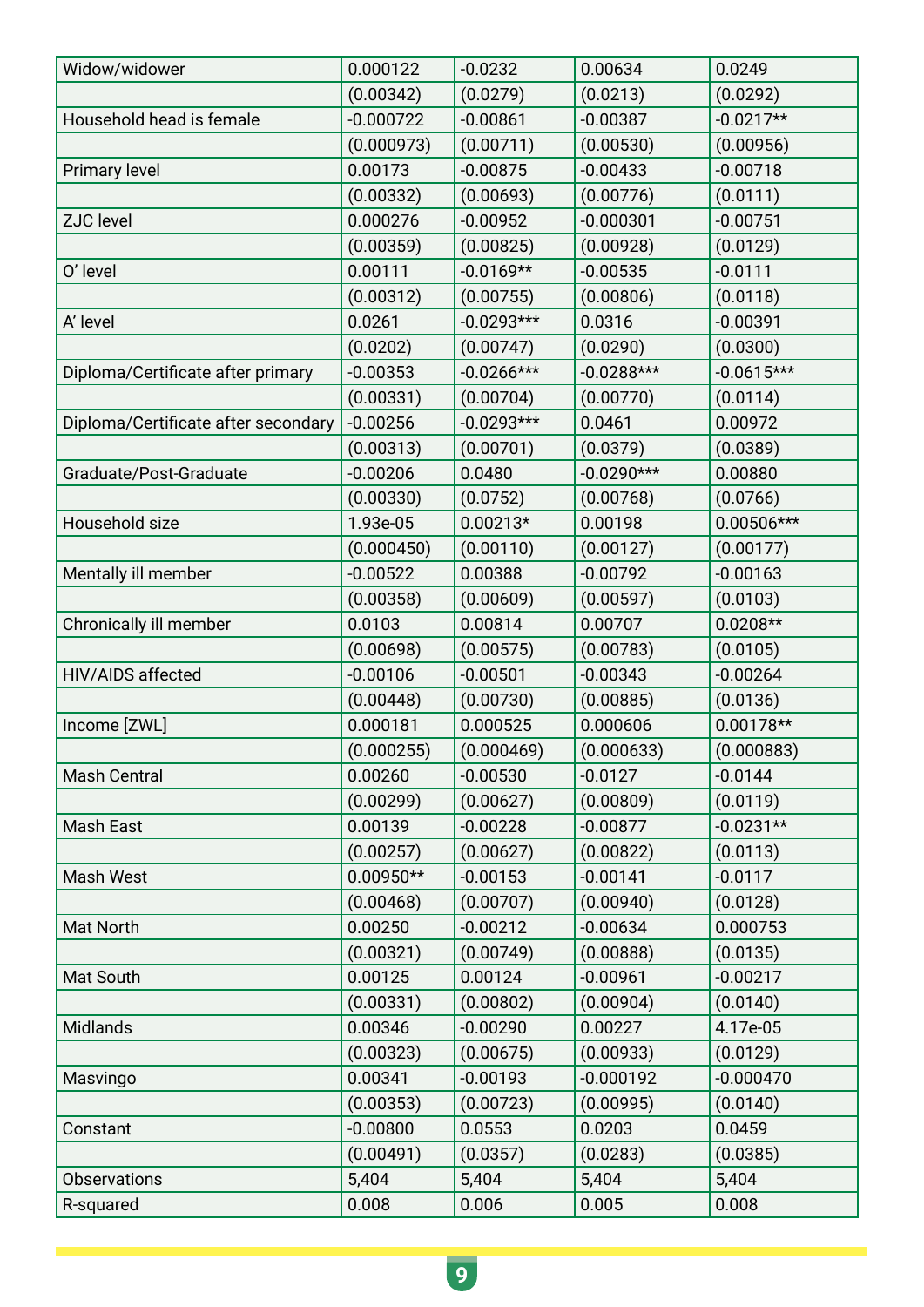Robust standard errors in parentheses. \*\*\*, \*\*, and \* indicate the 1, 5, and 10 percent levels of significance

Table 6. above, displays no statistically valid treatment effects of COVID-19 on the levels of malnutrition within the households. Given the dynamic and potentially long term impacts of the disease, the results therefore point to a long term analysis of the impacts of the disease on levels of malnutrition using panel data to unlock statistically valid impacts. One of the reasons for the insignificant treatment effects could be a reorganization of consumption patterns in the short run which would leave short term malnutrition levels constant this may include prioritization of children at the expense of adults when it comes to food rationing in the household.

#### **3.3.2. PSM estimates of food insecurity heterogeneous treatment effects of COVID-19 on malnutrition in the household**

*Table 7. PSM estimates of homogenous treatment effects of COVID-19 on malnutrition in the household*

|                           | Affected by COVID-19 | Impact of COVID-19 is<br>severe | Unable to cope with COVID-19<br>shock |
|---------------------------|----------------------|---------------------------------|---------------------------------------|
|                           | $[1$ if Yes]         | $[1$ if Yes]                    | $[1$ if Yes]                          |
| <b>VARIABLES</b>          | (1)                  | (II)                            | (III)                                 |
| SAM [MUAC]                | $-0.000987$          | 0.00139                         | 0.00001                               |
|                           | (0.00247)            | (0.00299)                       | (0.00527)                             |
| <b>MAM [MUAC]</b>         | $-0.000185$          | 0.00139                         | 0.00674                               |
|                           | (0.00427)            | (0.00789)                       | (0.00730)                             |
| SAM [MUAC for Age]        | $-0.00117$           | $-0.00277$                      | 0.00355                               |
|                           | (0.00568)            | (0.00862)                       | (0.00965)                             |
| <b>GAM [MUAC for Age]</b> | $-0.000524$          | $-0.00301$                      | 0.00106                               |
|                           | (0.00862)            | (0.0168)                        | (0.0139)                              |
| <b>Observations</b>       | 5,404                | 1,443                           | 1,410                                 |

Robust standard errors in parentheses. \*\*\*, \*\*, and \* indicate the 1, 5, and 10 percent levels of significance

Consistent with the results in table 6, table 7 above shows there was no food insecurity heterogeneity in the impacts of COVID-19 on the levels of malnutrition in the household. Again this calls for the analysis of panel data in the long run to unpack the impact of COVID-19 on food(cereal) insecurity amongst households. The reason behind the significant result could be the timing of the survey for rural areas which was soon after harvesting, therefore most households were still cereal secure from current harvest.

## **4.0 Conclusions**

Results from year-on-year analysis indicate a deterioration in feeding practices amongst children indicating the need to invest more in nutrition to protect the gains that have been achieved to date. Descriptive analysis of COVID-19 and livelihoods highlighted a negative effect of COVID-19 shock on sources of income and food for most households. Furthermore, the results showed no significant difference between households COVID-19 status based on food insecurity pointing to the need for a dynamic analysis of the impact of COVID-19 on malnutrition and food security using panel data due to the dynamic nature of the disease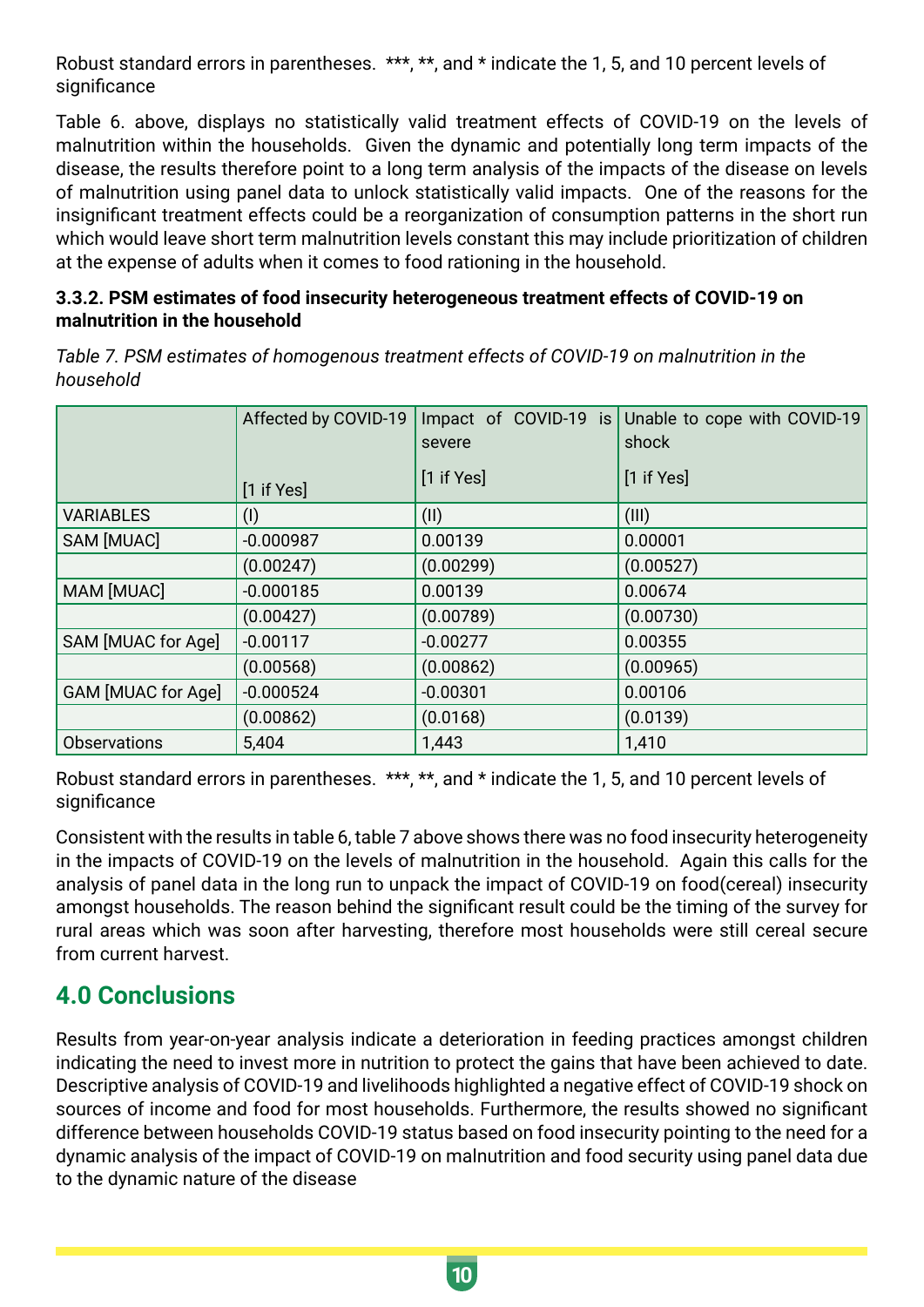## **5.0 Possible response strategies that can influence decision and policy makers**

A significant deterioration of feeding practices have been observed between 2019 and 2020, this trend has potential to worsen the nutrition status of children in the long run . Increased investments in nutrition is therefore needed in 2021 to correct the risk of reversed gains accrued to date. Possible strategies include:

Dissemination of Infant and Young Child Feeding messages using key community outreach channels so as improve the observed deteriorating feeding practices.

Awareness campaigns through print, radio, tv broadcasts and other electronic platforms like WhatsApp and other social media.

Nutrition screening and treatment of children with severe acute malnutrition in all wards.

The COVID-19 shock has continued to increase exponentially since March 2020 hence the following measures should be a priority:

Continued health education on COVID-19 at all levels.

Prioritization of protective personal equipment (PPE) access for all.

Rehabilitation and drilling of new borehole.

Distribution of IEC material on COVID-19 at shops, clinics, households and community centers

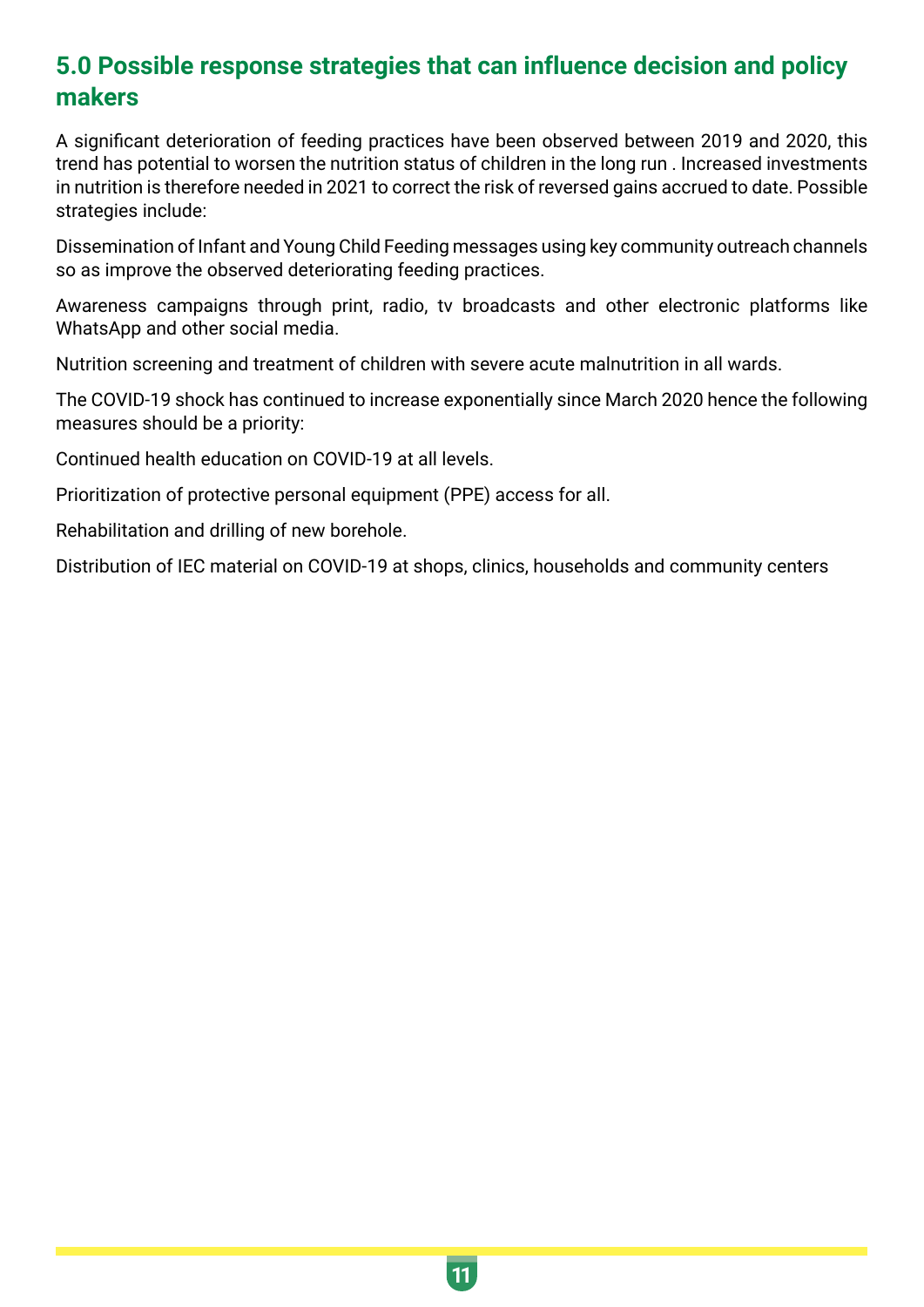## **References**

COVID-19 impacting the health and wellbeing of children and families in Zimbabwe - SUN (scalingupnutrition.org)

www.tralac.org/documents/resources/covid-19/3813-the-impact-of-covid-19-on-food-securityand-nutrition-un-policy-brief-june-2020/file.htm

Remarks by UNICEF Executive Director Henrietta Fore at the Nutrition for Growth (N4G) Kick-Off Event.

New report shows hunger is due to soar as coronavirus obliterates lives and livelihoods | World Food Programme (wfp.org)

Coronavirus Update (Live): 103,528,865 Cases and 2,237,799 Deaths from COVID-19 Virus Pandemic - Worldometer (worldometers.info)